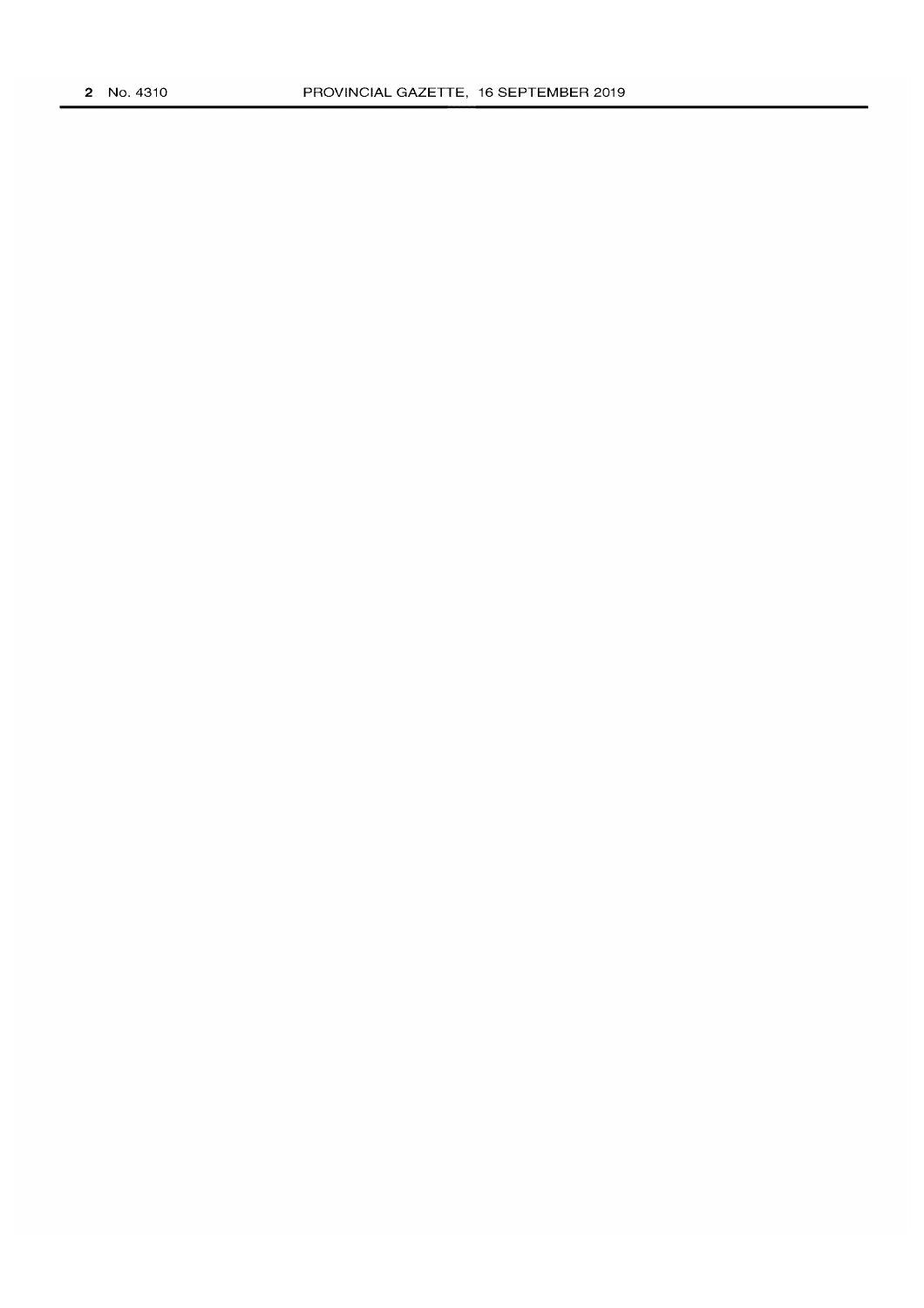#### **CONTENTS**

|            |                                                                                                                                                                                                   | Gazette<br>No. | Page<br>No. |
|------------|---------------------------------------------------------------------------------------------------------------------------------------------------------------------------------------------------|----------------|-------------|
|            | <b>GENERAL NOTICES • ALGEMENE KENNISGEWINGS</b>                                                                                                                                                   |                |             |
| 33         | Spatial Planning and Land Use Management Act (16/2013): Erf 309, Blue Horizon Bay, Eastern Cape                                                                                                   | 4310           | 12.         |
|            | <b>PROVINCIAL NOTICES • PROVINSIALE KENNISGEWINGS</b>                                                                                                                                             |                |             |
| 262<br>263 | Spatial Planning and Land Use Management Act 2013 (Act 16 of 2013): Erf 719, Beacon Bay<br>Spatial Planning and Land Use Management Act, No. 16 of 2013: Removal of Restrictive Conditions: Erven | 4310<br>4310   | 12<br>13    |
| 264<br>265 | Spatial Planning and Land Use Management Act (16/2013): Erf 500, Alice, Eastern Cape                                                                                                              | 4310<br>4310   | 14<br>14    |
|            | LOCAL AUTHORITY NOTICES • PLAASLIKE OWERHEIDS KENNISGEWINGS                                                                                                                                       |                |             |
| 224<br>225 | Spatial Planning and Land Use Management Act (16/2013): Removal of restrictions: Erf 4109, Beacon Bay                                                                                             | 4310<br>4310   | 15<br>15    |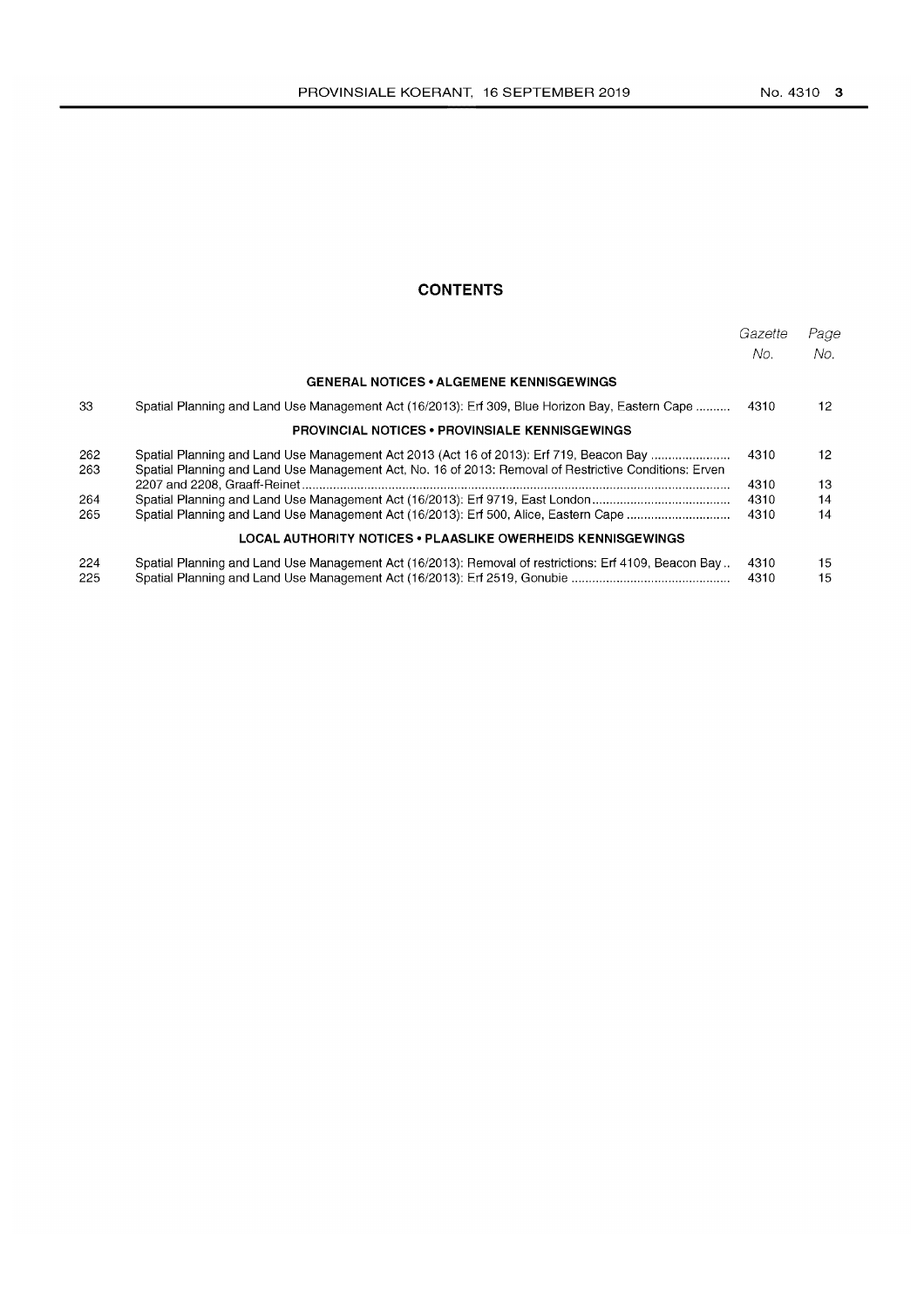$\Box$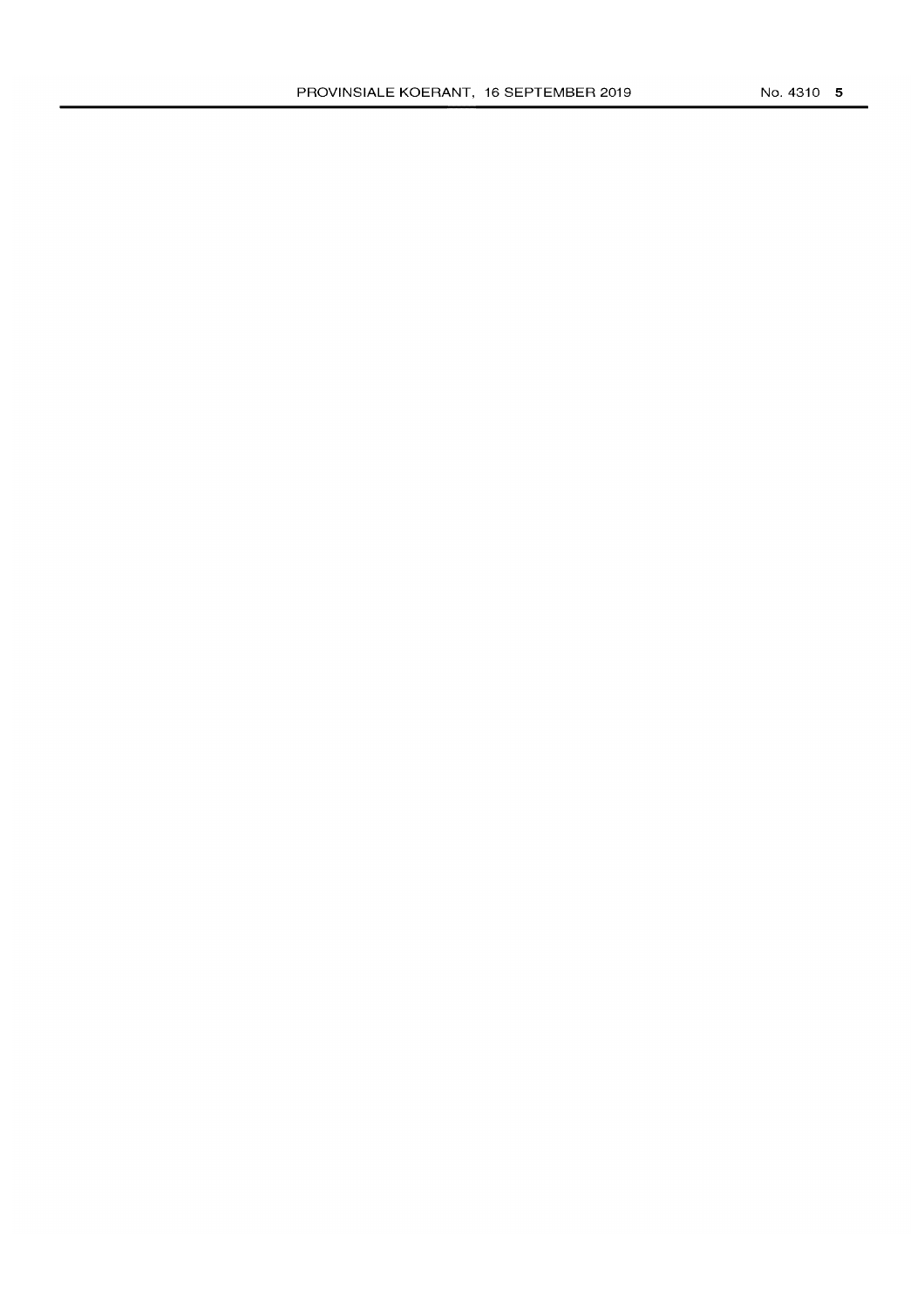$\bar{\mathcal{A}}$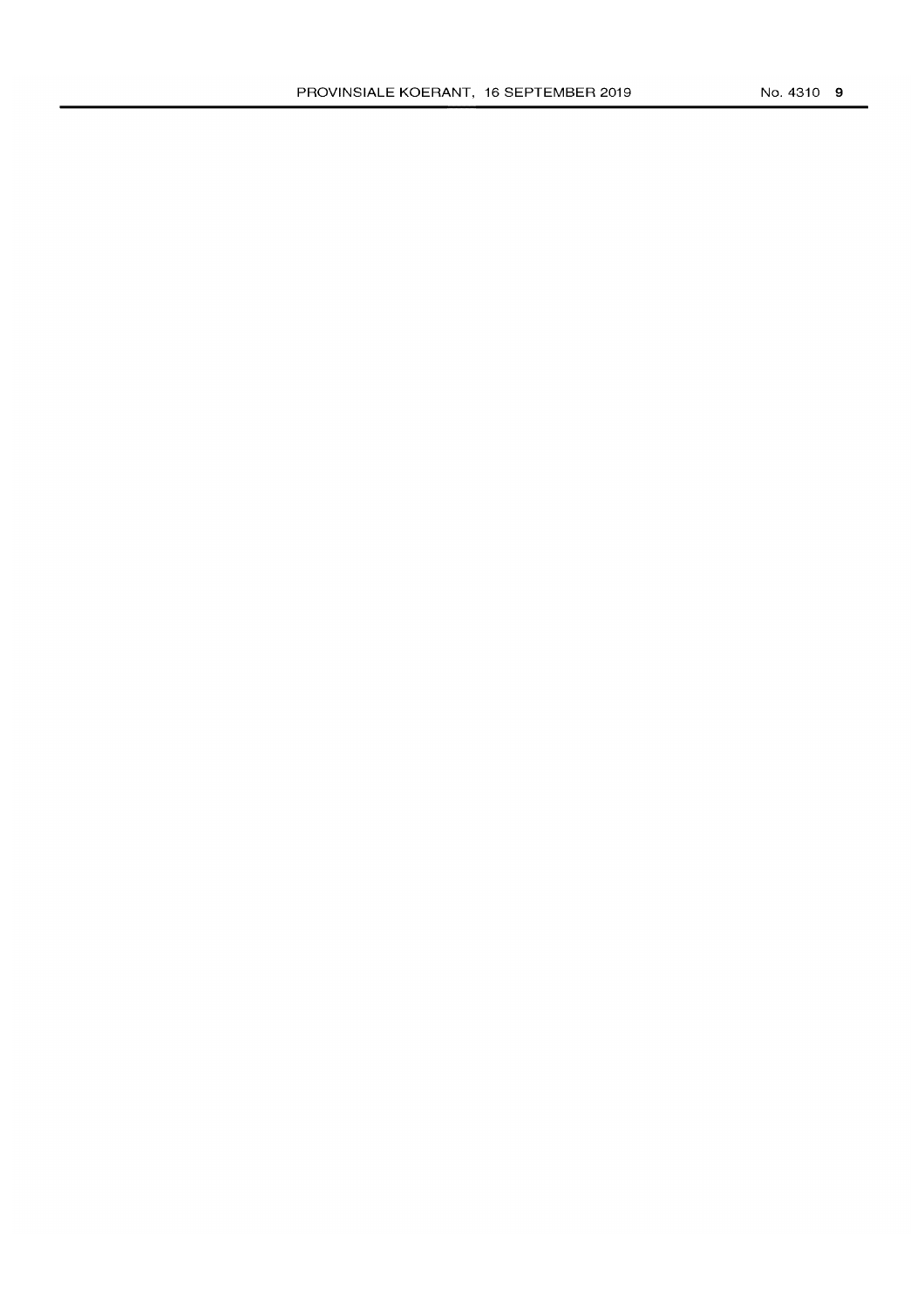$\Box$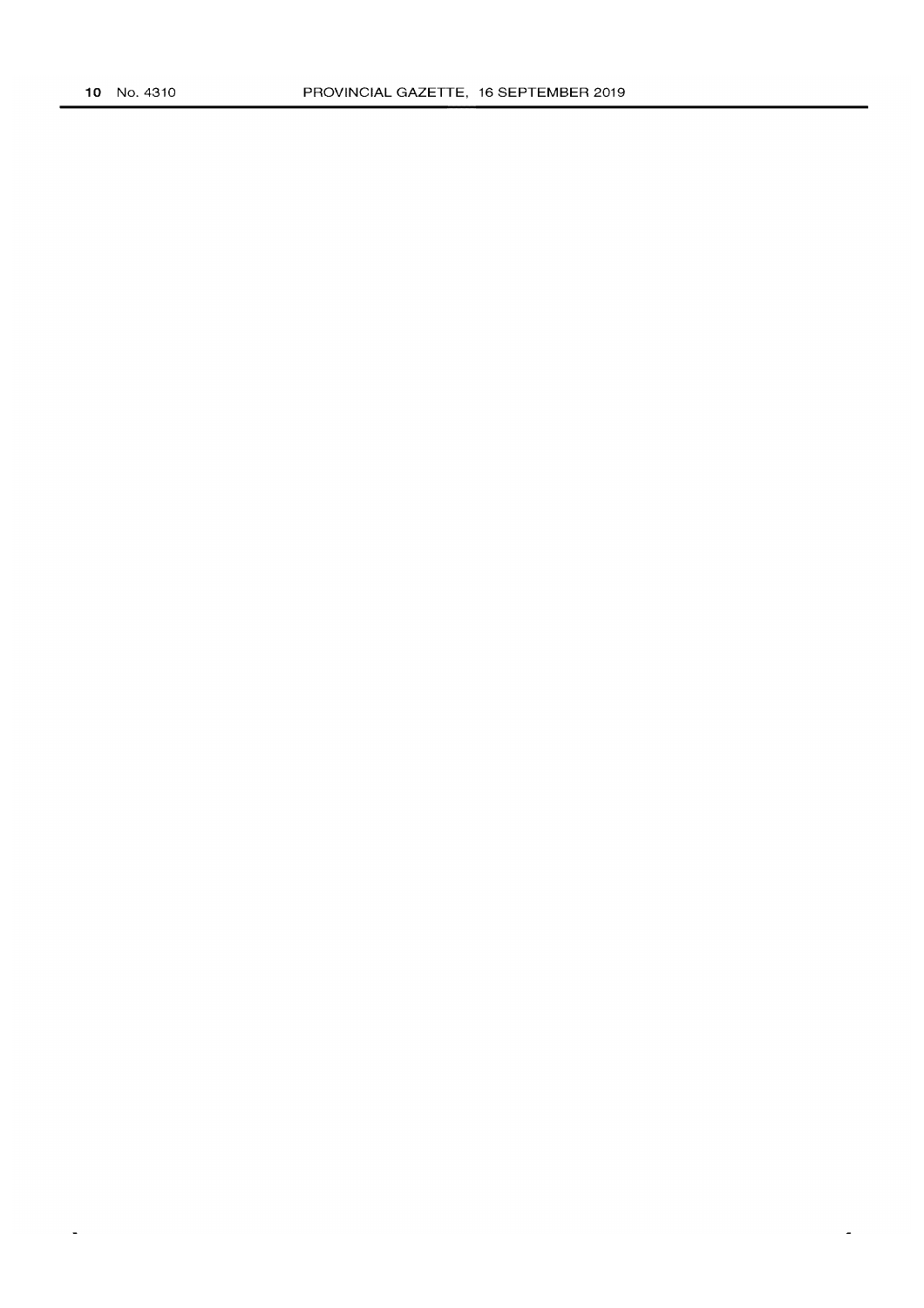$\ddot{\phantom{a}}$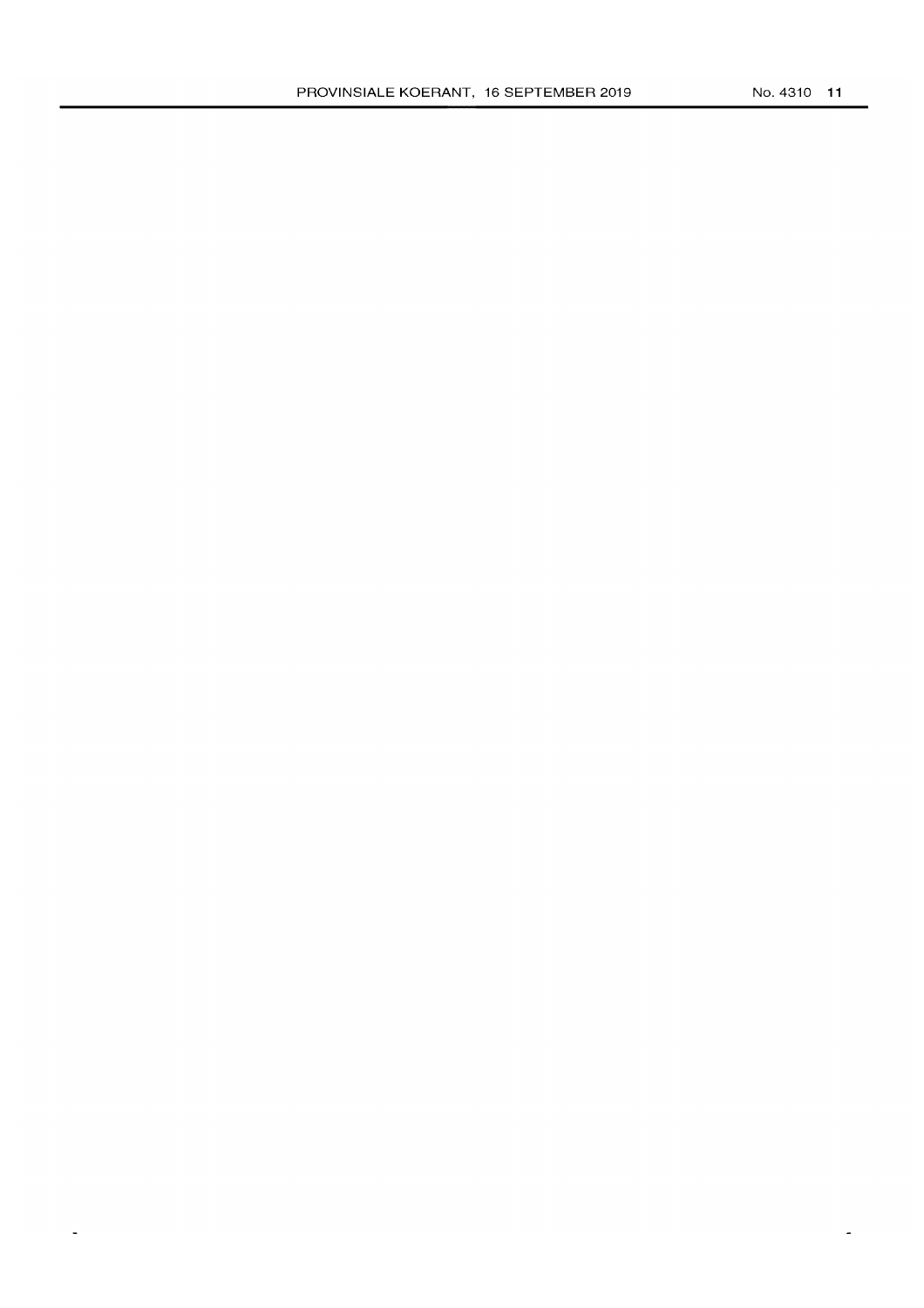## GENERAL NOTICES • ALGEMENE KENNISGEWINGS

#### NOTICE 33 OF 2019

Nelson Mandela Bay Municipality (EASTERN CAPE)

Removal of Restrictions in terms of the Spatial Planning and Land Use Management Act, 2013 (Act 16 of 2013)

ERF 309 BLUE HORIZON BAY, EASTERN CAPE

Under Section 47 of the Spatial Planning and Land Use Management Act, 2013 (Act 16 of 2013) and upon instructions by the Local Authority, notice is hereby given that conditions E6(a), (b), (c) and (d) in Deed of Transfer T.99535/2005CTN applicable to Erf 309 Blue Horizon Bay, are hereby removed.

# PROVINCIAL NOTICES • PROVINSIALE KENNISGEWINGS

#### PROVINCIAL NOTICE 262 OF 2019

Buffalo City Metropolitan Municipality (EASTERN CAPE)

Removal of Restrictions in terms of the Spatial Planning and Land Use Management Act 2013 (Act 16 of 2013) and the Buffalo City Metropolitan Municipality Spatial Planning and Land Use Management By-Law (2016).

ERF 719, BEACON BAY (6 BRAEMAR ROAD).

Under Section 47 of the Spatial Planning and Land Use Management Act 2013 (Act 16 of 2013) read with Section 59 of the Buffalo City Metropolitan Municipal Spatial Planning & Land Use Management Bylaw of 2016 and upon instructions of the Local Authority a notice is hereby given that conditions 3 (a) to (d) in Deed of Transfer No. T3315/2012 applicable to Erf 719 Beacon Bay are hereby removed.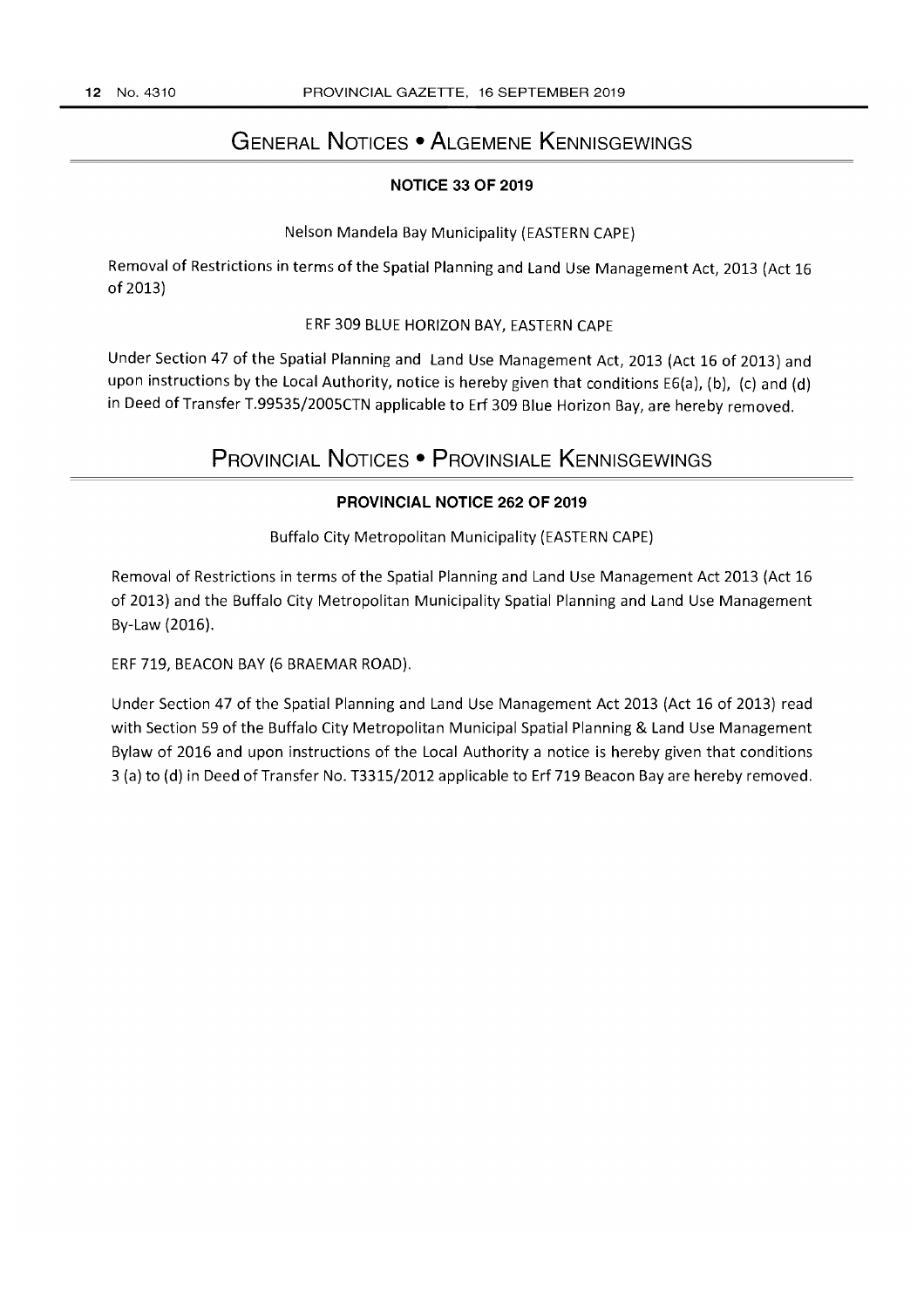**PROVINCIAL NOTICE 263 OF 2019** 



REMOVAL OF **RESTRICTIVE CONDITIONS: ERVEN 2207 AND 2208, GRAAFF-REINET** 

Under Section 47 of the Spatial Planning and Land Use Management Act, No. 16 of 2013, read with Section 69 of the Spatial Planning and Land Use Management By-Laws: Dr Beyers Naude Local Municipality, and upon instruction from the abovementioned municipality, notice is hereby given that following application by the owner of Erven 2207 and 2208 in Graaff-Reinet, Conditions 3 (a) to (d) found in Title Deed NO.T67545/2014, pertaining to Erven 2207 and 2208 in Graaff-Reinet, are hereby removed.

**Dr. E.M. RANKWANA MUNICIPAL MANAGER** 

> CHURCH SQAURE PO BOX 71 GRAAFF-REINET TEL: 049 807 5700 FAX: 0498924319 EMAIL: municipality@bnlm.gov.za www.bnlm.gov.za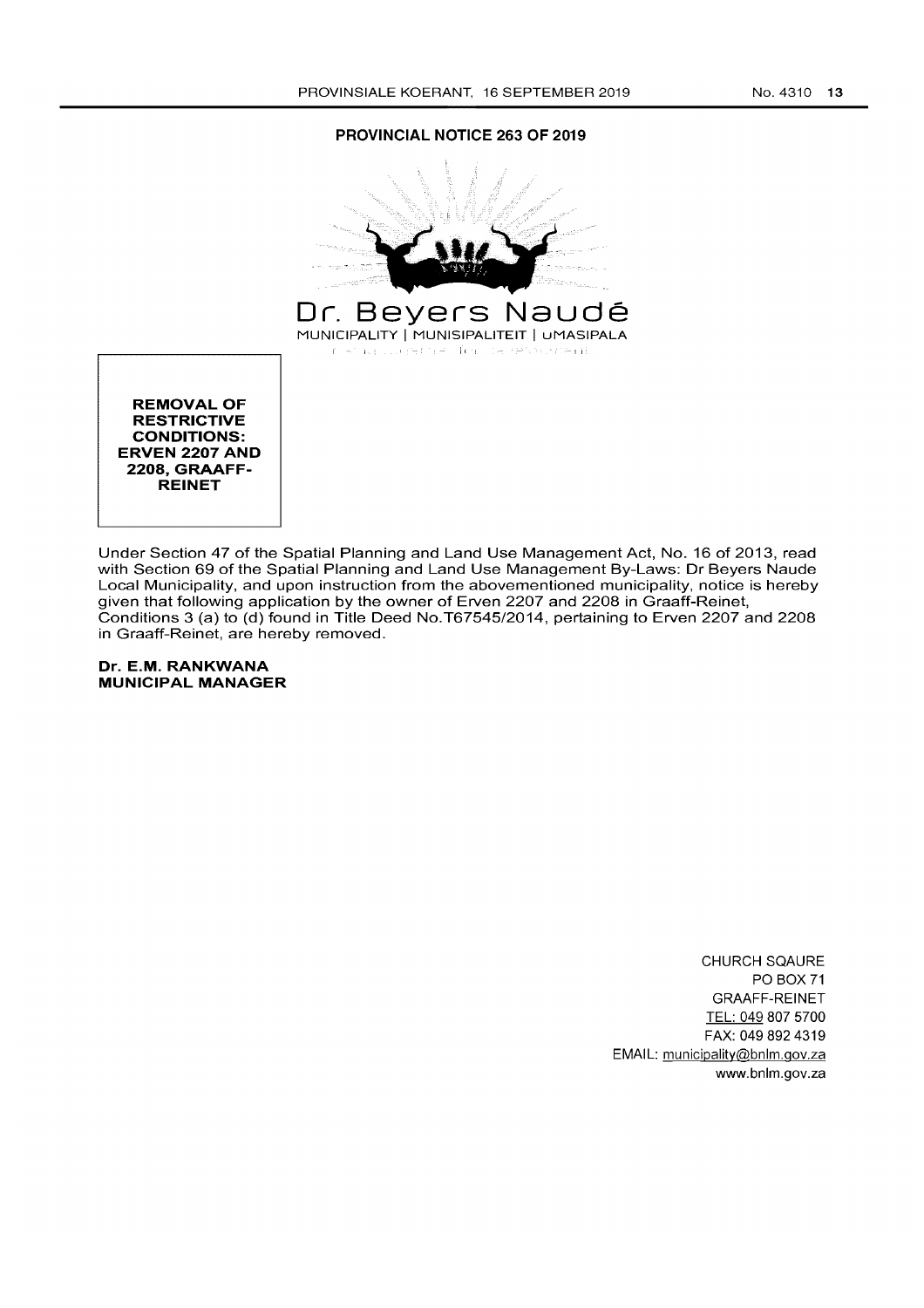#### PROVINCIAL NOTICE 264 OF 2019

#### BUFFALO CITY METROPOLITAN MUNICIPALITY

#### (EASTERN CAPE)

#### REMOVAL OF RESTRICTIONS IN TERMS OF THE SPATIAL PLANNING AND LAND USE MANAGEMENT ACT, 2013 (ACT 16 OF 2013)

ERF 9719 EAST LONDON BUFFALO CITY METROPOLITAN MUNICIPALITY DIVISION OF EAST LONDON PROVINCE OF THE EASTERN CAPE

#### IN EXTENT 1012 (ONE THOUSAND AND TWELVE) SQUARE METRES

Under Section 47 of the Spatial Planning and Land Use Management Act, 2013 (Act 16 of 2013) and upon instructions by the Local Authority, notice is hereby given that conditions B.(a)(c)(d), in Deed of Transfer Number T11682/2018 applicable to Erf 9719 EAST LONDON are hereby removed.

#### PROVINCIAL NOTICE 265 OF 2019

Removal of Restrictions in terms of the Spacial Planning and Use Management Act 2013(Act 16 of 2013) and the Land Use Ordinance No. 15 of 1985 and the Land Use Regulations Act 15 of 1987.

Erf 500, Alice, Eastern Cape

Under Section 47(1) of the Spatial Planning and Land Use Management Act 2013 (Act 16 of 2013) read with Land Use Regulations Act 15 of 1987 and the Land Use Ordinance No. 15 of 1985 and instructions of the Raymond Mhlaba Municipality a notice is hereby given that condition B 1 found in Deed of Transfer No. T1535/2018 pertaining to Erf 500, Alice, Eastern Cape is hereby removed.